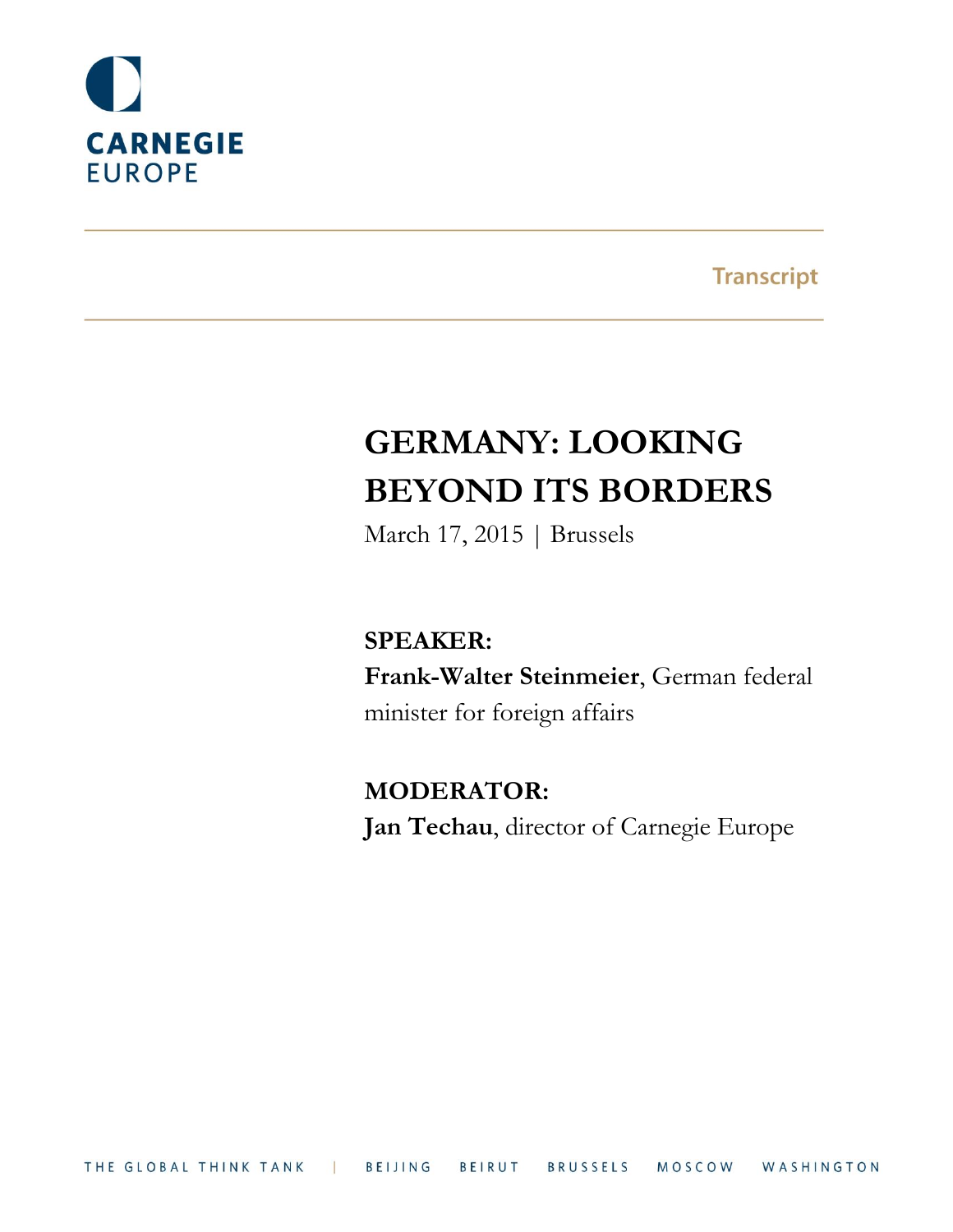**JAN TECHAU:** Welcome to Carnegie Europe. Dear ambassadors and dignitaries, dear representatives of the European institutions and NATO, dear members of the international press corps, colleagues, dear Bundesminister Steinmeier, it's fantastic to have you all here to talk today about one of the big issues on the European agenda. Apart from all of the stuff that comes to us from the outside and inside, of course Germany is always an issue to talk about and has become more of an issue to talk about over the last couple of years and it is, arguably, one of the hot issues of European geopolitics over the last 2,000 years and so we are only standing on the tip of a huge iceberg underneath us of history and tradition of discussion about the role of Germany.

I would like to start with a little bit of an anecdote, as they tell you to do, actually, and this is an anecdote about a person that plays a big role and used to play a big role in German foreign policy and has become a symbol both for good and for bad for many of German foreign policy and that person is Egon Bahr, whom some of you might know, and, of course, who is one of the historically most influential foreign policy advisors in German history and he worked with Willy Brandt at the time of Ostpolitik in the 1970s, of course, and one day Bauer was rushing out of the chancellery to his service car and said to the driver, okay, let's go, and the driver turns around and say, okay, but where to, and Bahr says, doesn't matter, they need me everywhere. That's an old anecdote I guess but I think it's important for us in two ways today because, first of all, it seems to illustrate where German foreign policy stands at the moment. Germany is needed everywhere. It is confident enough to accept that role, it is willing to rush to the scene but it is not always clear where it actually wants to go.

Secondly, this anecdote is important because it helps us understand how different the situation is from back then, especially in terms of confidence. Back then West Germany, a country of limited sovereignty clearly punched above its weight and was very much aware of the fact that it was writing history at the time and even those who were critical of Ostpolitik and didn't like it very much had no illusions about the fact that it was astronomical and super important. Today it's different. Today a fully sovereign reunited country, both multilaterally committed and much in demand is expected to play a role that's commensurate with its new size and its new geographical location in Europe as a united country but it does not always know what that means and how to do it but it is also a country, and this is where the confidence issue comes in here, that has the confidence to do the rarest of things, which is to question itself and this, ladies and gentlemen, what Frank-Walter Steinmeier has done over the last year or so.

Apart from Ukraine and Syria and Iran and ebola and, of course, a little bit of Europe crisis, he also did what no one else has really ever done before and that is to ask the world, as the Foreign Minister, what was wrong with the foreign policy of his own country publicly, with everybody invited to give his or her take. He invited analysts and academics and other statesmen to hand him the report card, essentially, on the foreign policy that he himself had helped to shape in one way or another over a decade.

And then he asked the German public to do the same thing. And then he took it all back home into the German Foreign Ministry to discuss it with his diplomats and this, when you look at it, is actually pretty much unheard of and I don't remember any other Foreign Minister having done such a thing ever and it requires confidence to invite the stones to be thrown on oneself and I think Minister Steinmeier deserves a lot of credit for that. Not only had he the guts to do so but he also actually continued to do so, including all of the numerous townhally things and discussions at universities and speeches and discussions during a time when his schedule was brimful with global crisis management and you all know how easy it would have been for him to just not go to these meetings, to delegate it to somebody and to silently let the process fall asleep, but he didn't do that and Minister Steinmeier deserves the international badge of honour for the fact that he did put all of us in his wonderful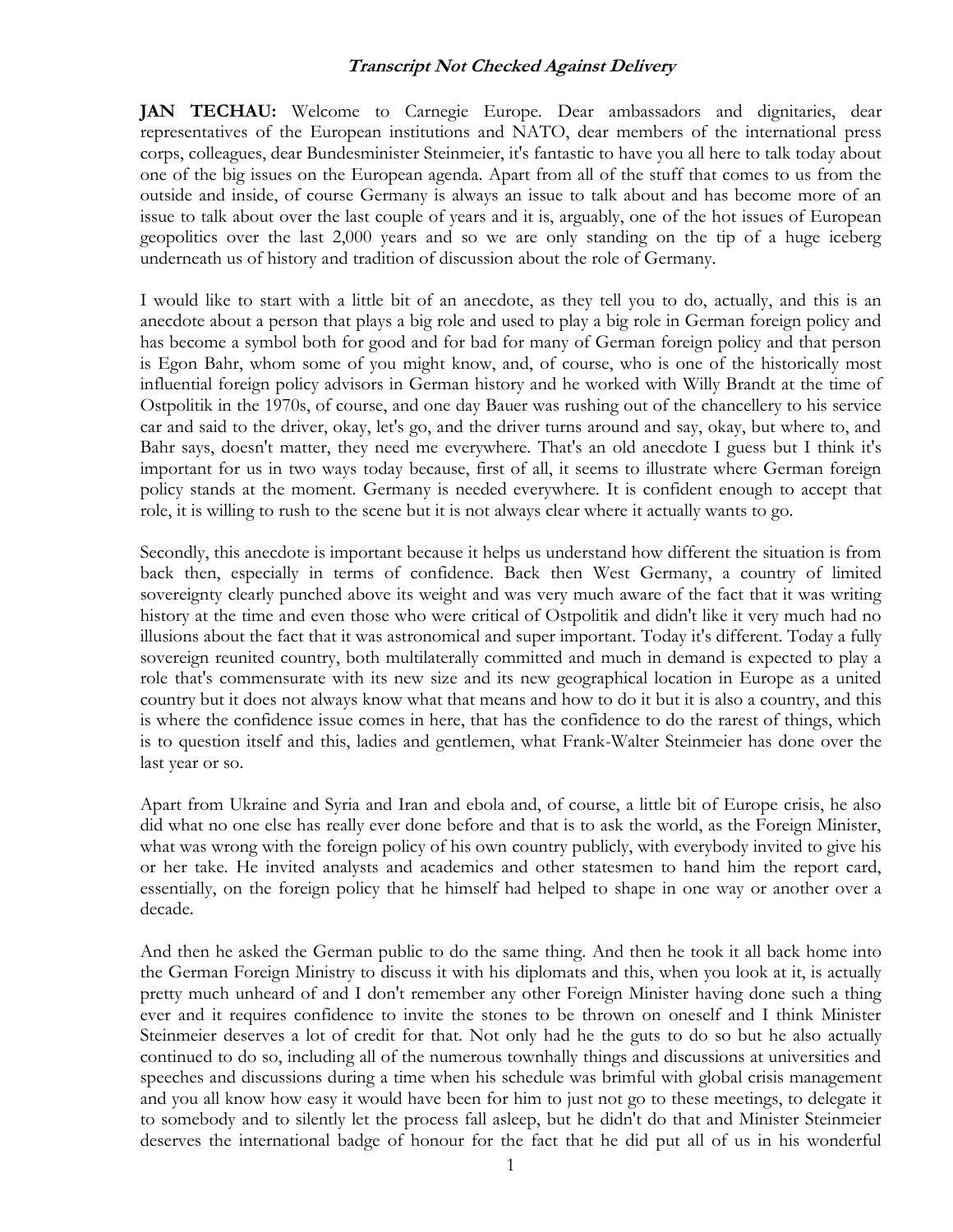business consider the thing closest to heaven - he discussed strategy for a full year on taxpayers' money.

We at Carnegie Europe followed this process very closely. We have in parallel hosted a workshop in the German Foreign Ministry at the end of 2013 and some Carnegie from this office and from others were even invited to contribute to the essay series that was published and launched as part of this review process and we are very thankful for the invitations that we receive. And now, just as the rest of this town, we as Carnegie are very curious what came out of this process. What have we learnt? What have been the takeaways? Experts everywhere have been discussing this new German question, as some call it feverishly and every step that you have taken, Minister Steinmeier, and also Chancellor Merkel, of course, has been discussed and interpreted and dissected and you have been, as a result of this, commended and praised but you have also been accused of being too soft to exercise appeasement even and to be naïve.

You have even been personally compared to some very nasty historical figures which I know is something that you don't take very lightly which, by the way, I like that it bothers you still, that you're not that tough and you don't just let it drop off but that it matters to you and I think that is a sign that you care. In any case, today you are here to share with us what your takeaways are and for once in my life as a thinktanker it's no exaggeration when I say that you are exactly the right kind of person that we need to talk about the issue at hand. Minister Steinmeier, thank you very much for coming.

**FRANK-WALTER STEINMEIER:** Lieber Jan Techau, the guests of Carnegie, ladies and gentlemen, thank you, first of all, for this very warm welcome. I'm really grateful for your kind invitation to Carnegie Europe, not only because I look forward to our discussion but also because I'm happy to do more in Brussels than just the usual Council meetings. You would be surprised. I may come to Brussels quite often but the only building I really know is named Justus Lipsius and that's a little bit like saying, yes, I have been to the pyramids but I only saw the parking lot.

When I come to Brussels as the German Foreign Minister there are two basic messages I bring. First, when I think about German foreign policy, I think European. German foreign policy must be European and, second, the other way around, when I think about Europe, I think foreign policy. I think about Europe in the world and let me, in the next 10, 15 minutes, a little bit explain both of these thoughts in turn.

Jan Techau already mentioned my review of German foreign policy. There are two reasons why I started this process now, around about 15 months now. Firstly, the world is changing fundamentally. The tectonic plates of international politics are shifting but, secondly, ladies and gentlemen, at the same time Germany's role in the world is changing. We are faced with big expectations and if you want to hear an example, here is one of them. One expert wrote to us that Germany must, and I quote him, build bridges between north and south, that Germany must europeanise Russia and that Germany must multi-lateralise the United States. Easier said than done, I'm afraid, but guess where the expert was from. Not from France or from Poland, for sure, but from India.

So, we face growing challenges and growing expectations and that's why, when I speak of German responsibility, I don't mean that Germany's searching for more responsibility, I think. We said we had it. Our review process started on a simple question and you quoted it: What is wrong with German foreign policy or, to be honest, the question was what, if anything, was wrong with German foreign policy? We worked through that in three phases. In phase one we asked the experts, academics as well as practitioners from Germany and abroad, including many European friends. In phase two we debated, indeed, with the German public. We tried to reach beyond the usual suspects of foreign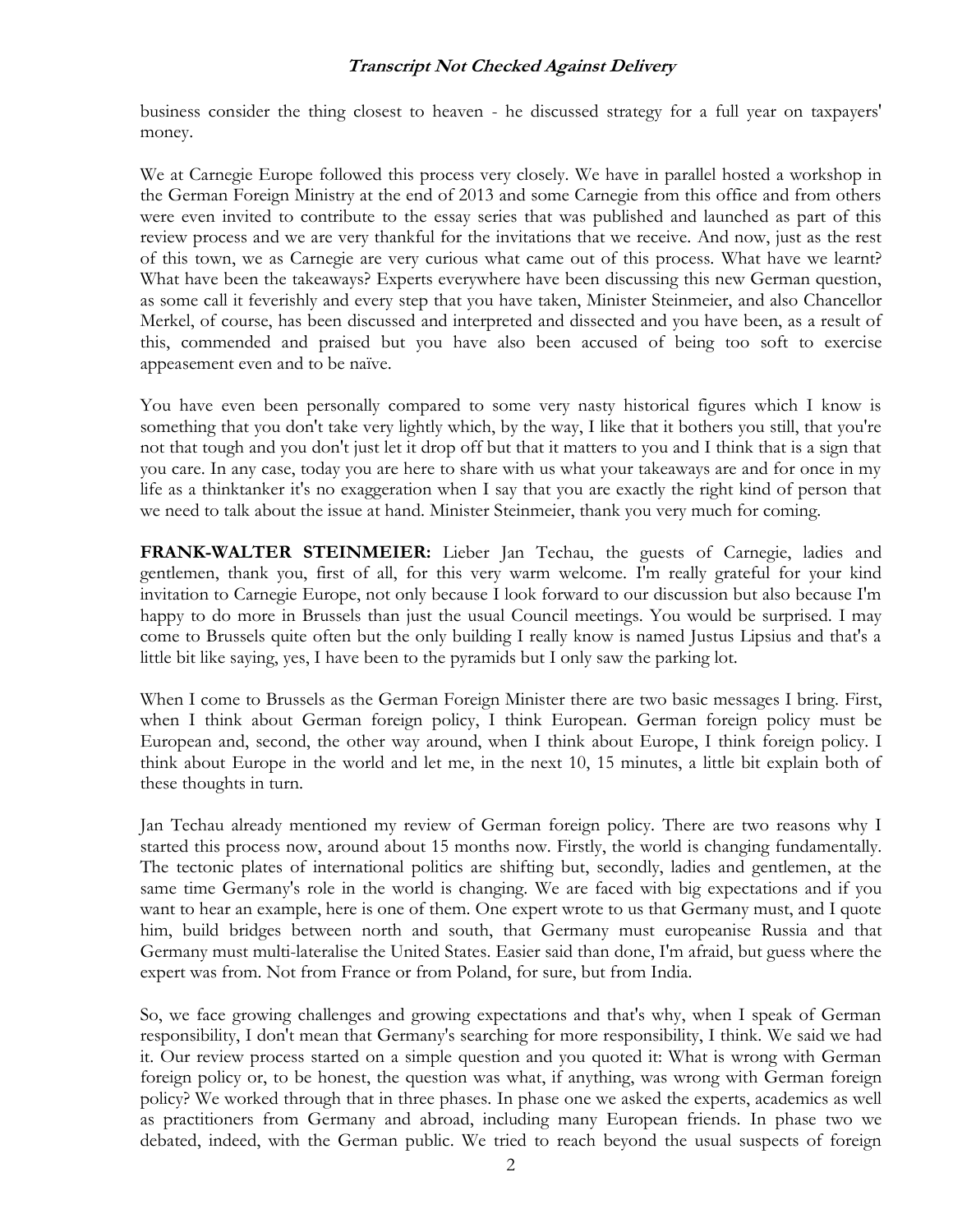policy because, let's be honest, those who deal with foreign affairs on a daily basis in Berlin and in Brussels do so in pretty exclusive circles. Our goal is and was to break that up. We're finding that Germany's responsibilities in the world is not something that elites can decide on; it has to be negotiated at the heart of the society.

That's why I personally, and the leadership of the Foreign Office in Germany, went out to listen and to explain. We held more than 60 events throughout Germany and across Europe and we tried new formats, a lot of them online but also in the form of townhall meetings or evening workshops which were very interesting because they were workshops where we simulated real life foreign policy decisions with normal people.

Phase three, finally, meant taking stock within our own organisation. All Foreign Office staff were called on to re-examine their daily routines. Some of them didn't quite believe it. The people at the top want to know what I really think? Yes, we did mean it. We wanted change and we then defined a whole range of measures that we are now going to put into practice. The results of our review printed in this wonderful lovely brochure and I will take the remaining 45 minutes to read it out to you. No, I won't. Anyone who hasn't enough of German foreign policy after tonight can pick one up by the door.

Just very briefly, the three main areas of our results were the following. The first is expectations. The review revealed a big drift. The world expects a lot of German foreign policy, some... and remember this example with the Indian expert, some of them too much. But if you ask the German public if they want their country to get more involved in the world, 60% of them say, no, thanks. That is the rift that German foreign policy has to overcome and it has a lot to do with improving, for instance, our communication about foreign policy. The second area is crisis and order. The current accumulation of international crisis from Ukraine to ISIS is perhaps not a coincidence. It is symptomatic of a world where these structures of international order are eroding but, as a globally connected society and an export-based economy, Germany, more than others, depends on a functioning rules-based order. That's why we, more than others, need to manage two things at once: improving, on the one side, our crisis resilience and strengthening, on the other side, the international order.

The third question concerns our policy instruments. Far too often people think foreign policy has only two options: either diplomatic chitchat or military intervention. Our review and our current political engagement proved the opposite, that the foreign policy toolbox is much broader and that we need to make use of the whole spectrum, the whole content of this toolbox. These three areas had a lot of debate and controversy but one thing was striking, across all controversies there was one message that everybody agreed on. German foreign policy only works in and through Europe. We saw that in all three areas. First the issue of crisis. If it is true that international crises are going to be the norm rather than the exception, then we need to strengthen Europe's resilience as a whole, especially with regard to our neighbourhood to the east and to the south. The more European our instruments of crisis reaction are, the more effective they will be; and that's not theory, it is tested every day in practice.

Take the Ukraine crisis. Our greatest strength in this crisis has been, and continues to be, our ability to act jointly. Our unified positions and joint declarations led by the higher representatives, our decisions about instruments for increasing political pressure taken by the FAK or the European Council or our negotiations in the Normandy format in close coordination with the EAS - all these steps rest on a European foundation.

Second, ladies and gentlemen, the issue of order. To us the European Union is the first and foremost train of reference for international order. The European Union is the world's most sophisticated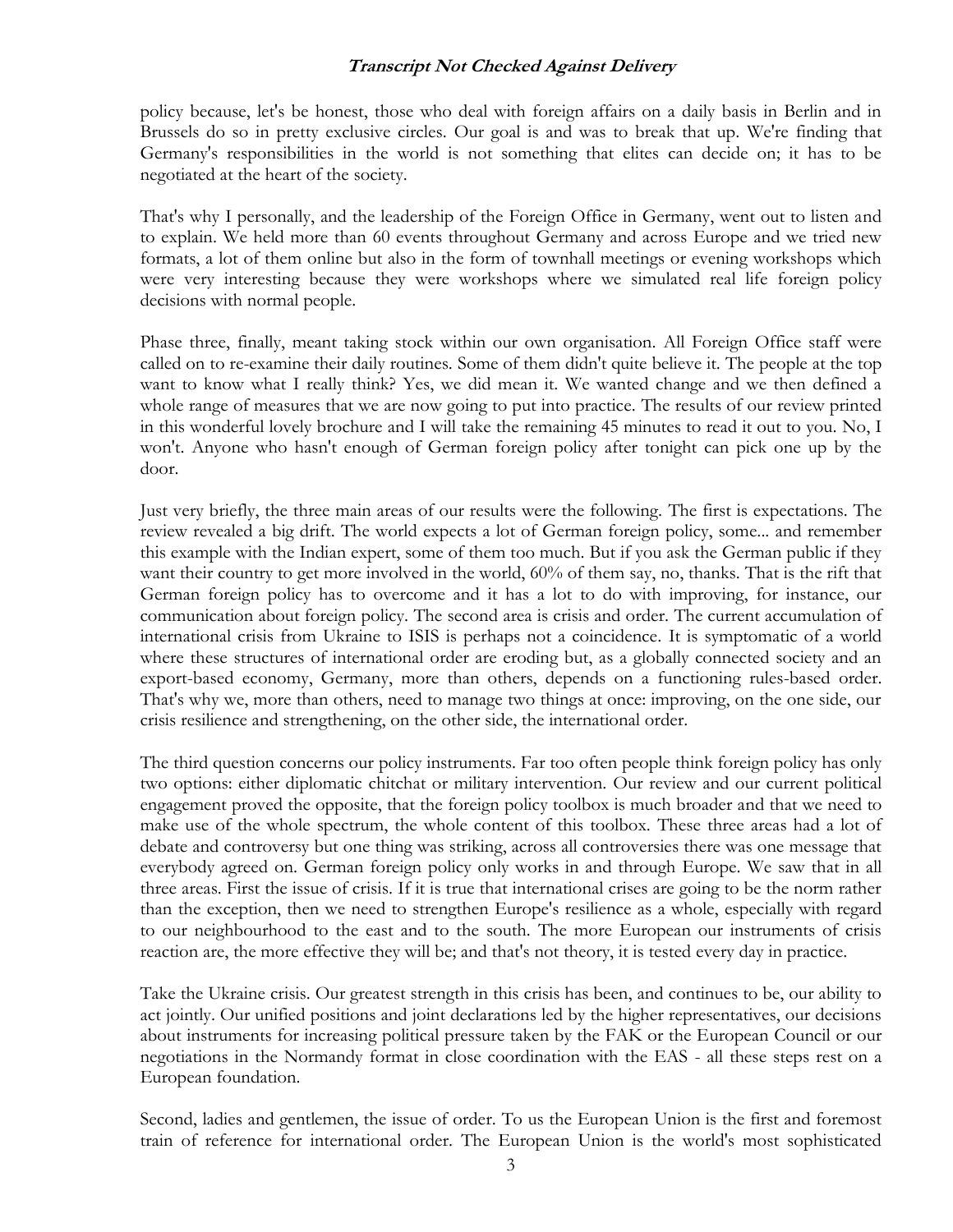example of regional order and as such we need to defend it and only as such we can bring our full weight to bear on the global order. In practice that means the United Nations. We should make our European voice heard in the United Nations and its organisations and we must get better at coordinating it. I'll take an example from a very different context. TTIP. If we do it right, then TTIP will not just be a free trade agreement but a major chance for Europe and the United States to set the tone for the future globalisation, to set economic and social standards for an interconnected world.

And, finally, what I call the European reflex. To me that's a key result of the review process. Germany foreign policy needs to strengthen its European reflex on a very practical everyday level. I'm talking about, what we are calling in Germany in the Foreign Ministry, Ministervorlagen Querschnittsreferenzen Staatssekretärsrunden. I know this sounds like the deep quagmire of German bureaucracy but it's exactly the bread and butter business where the European reflex must operate. So much about the review process. It confirmed to me once more, when I think about foreign policy, I think about Europe.

But now let me turn it around. When I think about Europe, I think about foreign policy. That seems strange but there is a truth in it. Last year, as a Foreign Minister, I travelled 385, 000 kilometres. That is the exact distance from here to the moon. So, one day when I'm out of this job, maybe I qualify as an astronaut. Anyway, in all my travels as Foreign Minister, I get to feel one real privilege. I get to look at Europe through the eyes of the world and that's a remarkable experience. Last year, for instance, I went to Angola, early in the year, I think around about April, and I met young people there that told me, we want to build a society where education is for everyone, not only for a just few at the top. And when they said that, they said, just like you in Europe.

Only some weeks ago I met students in Tunis who said, we want to build a society where we can say what we want and live like we want and when they said that, they said, Europe. They even said, balad Euroba, meaning the country Europe. That means Europe looks far more attractive from the outside than it often feels from the inside in. People inside Europe have come to think of Europe in numbers, like deficits, financial rescues, bond markets. People outside Europe see Europe as a model of society, a society where freedom and solidarity go together. I think we need to find back to that perspective. We need to strengthen the global perspective in European politics because that perspective gives us the strongest argument for a unified Europe. If we want the European model to matter in the world, then we have to stick together. If the 28 states in Europe want to have a weight in the world, then only as one.

But, let's be honest, our instruments and our decision-making processes are far away from that. As a banking union, as a capital markets union, as an economic union Europe has made progress in recent years but not enough as a forum in security. So, we need to add to our toolbox. We need to improve our processes. Above all, we need to align our perspectives on the responsibility we have in this world. For all that the current process leading to a new European foreign and security policy strategy is a perfect opportunity from my point of view. Federica Mogherini saw that from day one and her leadership has my full support. What are the areas we need to work on? You saw that Jean-Claude Juncker, for instance, just renewed the idea of a European army, not for tomorrow but as a vision. Yes, we should exploit the full potential for integration that the responsibility gives us but, to be honest, a vision is not enough. We need step by step progress, so let's improve the state of our institutions as they are now in the fields of common security and defence. Let's improve the planning and the conduct of our missions and operations. For example, by creating a permanent civilian military planning and conduct capability in Brussels.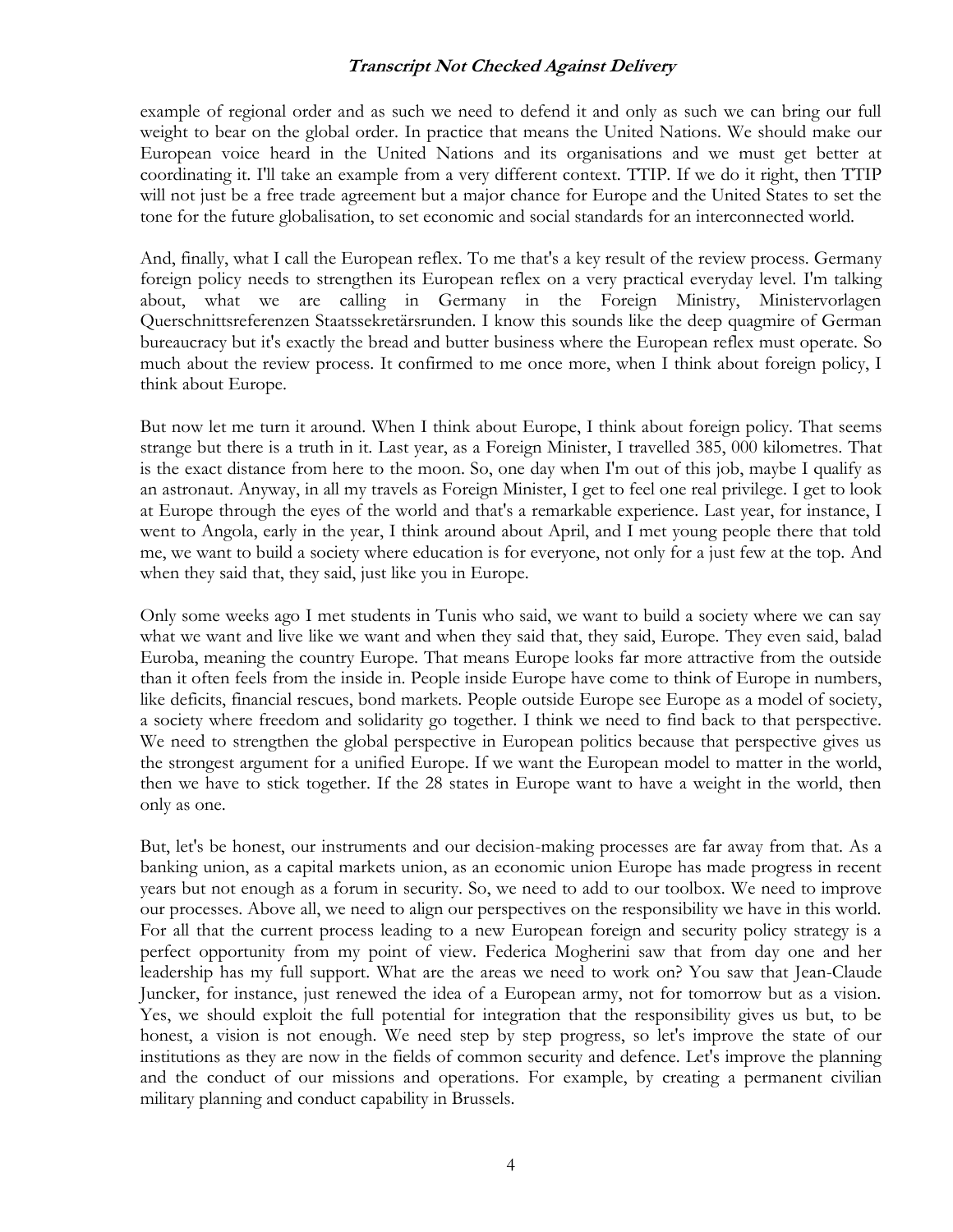However, what I said about our general review also holds on the European level. Foreign and security policy is a lot more than the military aspect. It's a diplomatic toolbox, again. It's crisis prevention, mediation, development and economic cooperation, financial instruments and so on. Making the toolbox bigger and making it better is what the new strategy should do. In short, making the comprehensive approach work. The external action service has already done a lot. Take the early warning system, take the new crisis management structures or take the Algiers talks in Mali where the EAS brings in its expertise in mediation and, most importantly, we are about to reset our neighbourhood policy, making it less bureaucratic, more flexible, more tailored to our neighbours' interest. In short, let's make our neighbourhood policy more political.

And, finally, let me say a word about the Foreign Affairs Council. It should be the place where we develop one common view of our joint responsibility rather than just deliver individual statements of national interest. At the Council the game shouldn't be taking on 27, it should be 28 taking on the world. Responsibility is a key word in all of this and it's a long way on both sides. Yes, national foreign policy, also German foreign policy, must not only think European but be willing to act European. That can only happen when on the European level we are able and willing not just to talk and coordinate but to really define and carry the European responsibility in the world. With that in mind we should think about the issues that are making headlines these days. I see many journalists here in the room and I know what they might ask. Minister, if you were focussing on Europe's foreign policy, does that mean that Europe's internal affairs are less important? Of course not. But my point is let's not think one without the other. Let's remember that foreign policy begins at home. Europe can only be strong on the outside if the inside architecture is solid. The European model of freedom and solidarity can only stand out in the world if it is alive inside. Let's keep that in mind in our current debates.

To take one example, I cannot imagine what the values, the replication and the strength of European foreign policy would come to if Great Britain weren't part of it. And also I cannot imagine what would happen to our outside credibility and outside effectiveness if Greece left the euro. And with these two thoughts I hope we are left with enough things to discuss. Thank you very much.

**JAN TECHAU:** Thank you very much, Minister Steinmeier, for running us through the review process but also giving us a couple of bigger thoughts on the future of Europe. I would like to ask a couple of questions myself and maybe open it up to the audience but let me first say that Minister Steinmeier has decided that he will perhaps answer a few questions in English and others in German, depending on the question itself and we have an executive interpretation over here for that purpose.

Let me start with a very basic question. You ran us through that document and you gave us the three fields of change where you think they are most needed and as a conclusion of the debate. Are you now happy with the level of ambition that comes out of that document? Is it the right size? Is it the right size for this Germany that is now in such big demand?

**FRANK-WALTER STEINMEIER [Translation by interpreter]:** Well, two dimensions come into play here, the internal dimension but also an external dimension. As far as the internal dimension is concerned, I must say that I am very satisfied indeed. The process that was started last year has brought about change, change in my history at home in the Foreign Office and it is crucial, in light of the fact that cultures are changing, transborder issues come into play, so with a view of these challenges, I must say this is crucial indeed.

As far as the external dimension is concerned, well, this is a more difficult question to answer. Let me get back to what I just mentioned in my speech pertaining to the survey that was conducted by a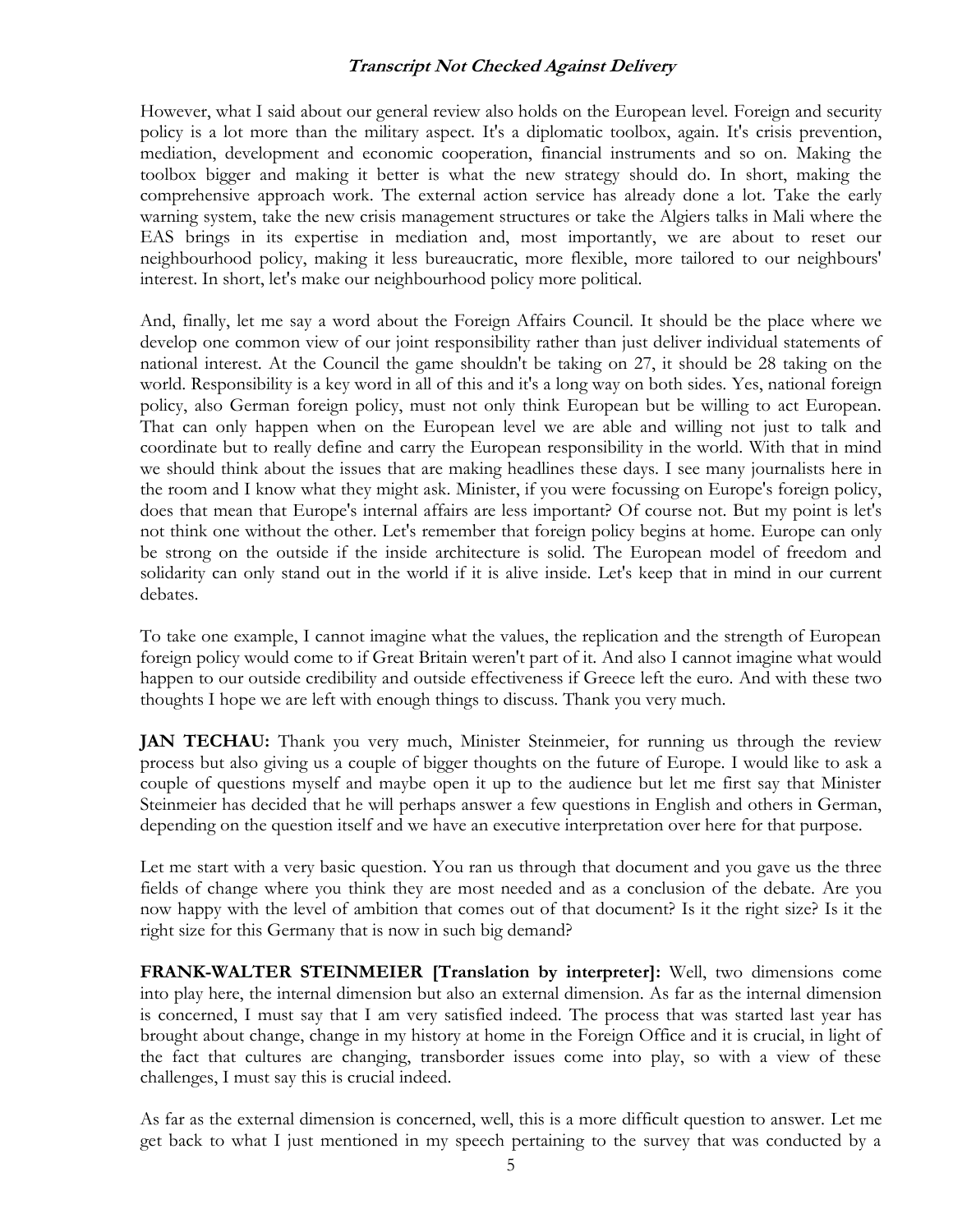foundation and, according to the results of the survey, 70% of Germans are of the opinion that Germany should not engage and shoulder more responsibility. This maybe has historical reasons but may also very well be a reflex to the whole plethora and multitude of crises that people see at home when they watch TV in the evening. They see images that are shocking and worrying.

And I believe this is the biggest challenge and task for practitioners in the field of foreign policy. It is their task to explain to people. Unlike 20 or 30 years ago, the crises and challenges are not far away anymore. They have repercussions at home, here in Europe, and we also must acknowledge the fact that we in Germany, with the ties and networks that we have, we don't live on an island or in isolation.

So, we have to explain that the national and natural reflex to refrain and exclude ourselves from things and will protect us from evil and bad things happening, no, indeed, the other way around; if we don't get involved and we don't get engaged, well, the security situation in Europe will change for the worst and it will deteriorate.

And this just to say that our task is not over. We need to communicate with the public and we need to explain our foreign policy. The process is not finished with the completion of this review process. We have to continue to do that with the instruments that we used in the past year.

**JAN TECHAU:** Minister, you keep on stressing the overwhelming majority of Germans being kind of reluctant, not eager to embrace more responsibility for Germany. Does that mean that the leadership that Germany has exercised in the last couple of years, particularly also on the Ukrainian crisis, and where it has exposed itself in ways that we haven't seen before, that all of this leadership that you're also conducting, and the Chancellor, that this is based on thin ice?

**FRANK-WALTER STEINMEIER [Translation by interpreter]:** Well, it is a big task and a challenge, indeed. Someone once said if I were to have to bridge the divide between those two factions, 30% of Germans in favour of shouldering more responsibility, 70% of Germans against, looking at this very big divide, this big, big gap, an engineer told me I wouldn't build a bridge but, in fact, we cannot choose the things that happen. The world has changed dramatically. We're confronted with a multitude, a plethora of crises and we as policy practitioners have to acknowledge and accept the fact that crises will become the norm, a normal situation. So, yes, we do need leadership and we also need to convince people and use our convincing power.

**JAN TECHAU:** When we are convincing people in Germany to do so, to do more has traditionally been to embed it in the European narrative and you have done that in your speech several times. German foreign policy must be a European exercise, as you said. This comes as a great message to the Brussels audience, obviously, but let me also ask a question here because here in Brussels and then the wider European circles also, outside of Brussels, have in the main a great feeling also that Germany has actually gotten quite happy with the situation of being the big boy in the room that can lead and that can get away with stuff that in the past it didn't dare get in the way with, that it wasn't so much focussed on the institutional approach but much more on the intergovernmental approach and wasn't just as much of a solidarity player in Europe as it used to be in the past. What would be your comment on this?

**FRANK-WALTER STEINMEIER [Translation by interpreter]:** Some time ago I read something by a journalist who talked about a German moment in European politics and I commented on this statement and I said in Germany we shouldn't be happy about this comment. We only are able to exploit our German opportunities if this turns into a European moment.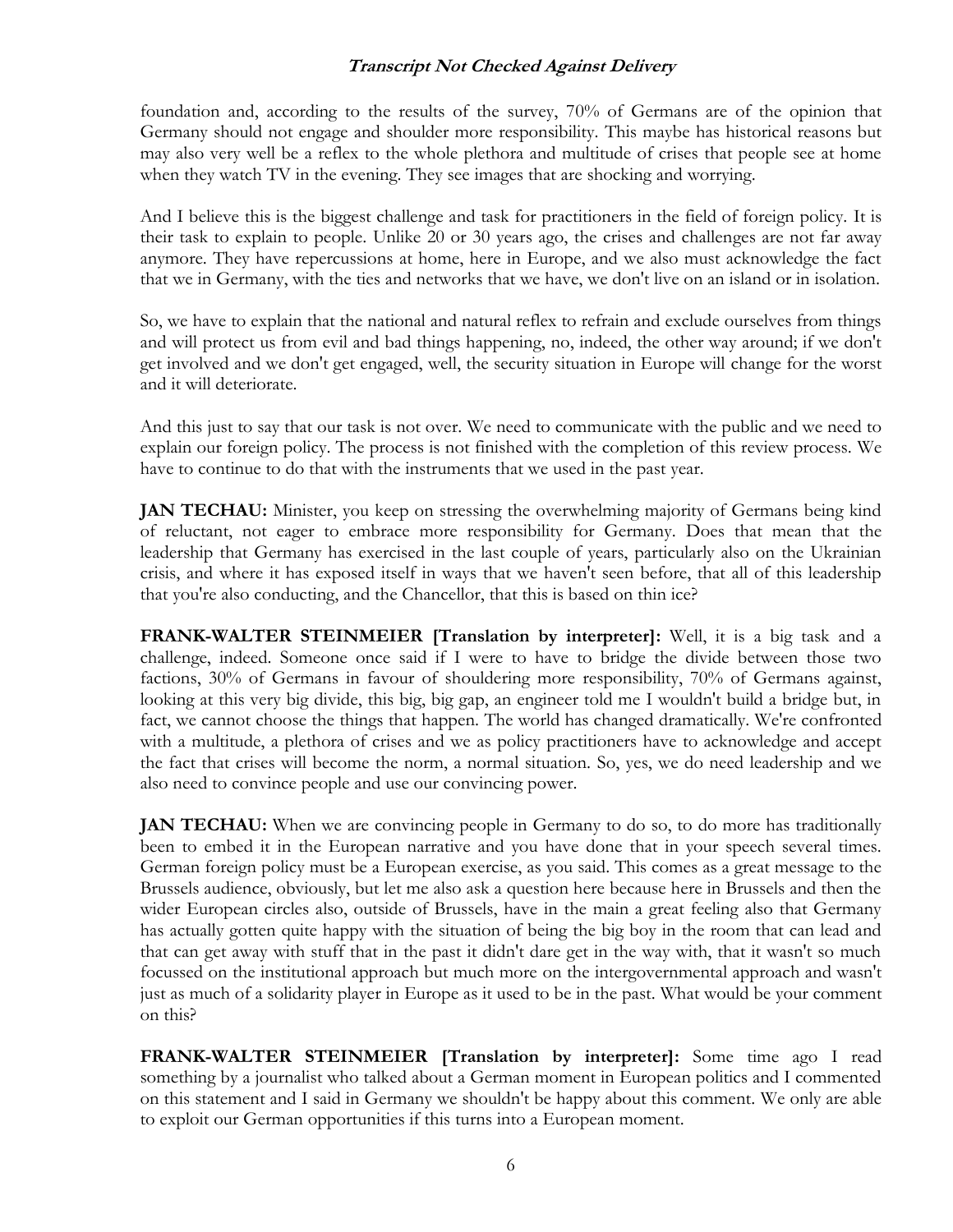A lot of scepticism comes from the acknowledgement that 28 member states are now doing things all at the same time or simultaneously, especially when it comes to the realm of negotiation. The example of Ukraine is used when it comes to this and questions are raised whether this is still European, what we're doing. We are confronted with scepticism when it comes to the Normandy format. People ask us does this suffice, is it enough or shouldn't the format or the setting of negotiations be expanded? There are different views on this. I can only say that I have tried to do all that is possible in the service of European efforts. I inform the higher representative and the respective presidency on my talks and on my negotiations so that the impression does not even arise that Germany would go it alone.

**FRANK-WALTER STEINMEIER [Translation by interpreter]:** Of course, there will be situations where it is necessary for individual actors to act on behalf of the overall European Union. As I look at some of our engagements that take place in Africa, some member states of the European Union are called more into action but they can always rely, of course, on the EU realm and on the EU level, be it, for instance, when it comes to admissions and such.

I just want to say that not always all 28 member states work in cooperation. We always see individual member states acting on behalf of the European Union interests.

**JAN TECHAU:** I have one more question from my side and I would like to accept two or three questions from the audience, and perhaps more, if time allows. One of the fields of activity where Germany has traditionally been quite active, and where you personally have been quite active, was the relationship with Russia and what we used to call modernisation partnership. That was a German idea that became a European idea and even European policy. And it seems today that this was not a success but it might have been. And that the idea of modernisation on the other side of the partnership wasn't just quite the same as the one we had. And my question here now is how can you find the right balance between toughness that is not always popular at home and an openness that is equally not always popular with some of the harshest critics of the diplomatic? What's the right approach in this failed modernisation partnership? How can we just turn it into a success in the long term and looking beyond the immediate crisis management?

**FRANK-WALTER STEINMEIER [Translation by interpreter]:** Russia is an example where the modernisation partnership was not successful. There are more recent cases, after the Arab Spring, during also a fostered modernisation…

Europe, fostered modernisation, democratic processes in these countries, or helped to keep the modernisation process alive or make advances in the process, so successes have been moderate. We need to continue to support Tunisia in its efforts. As far as Russia is concerned, you're right, and we shouldn't be happy. We shouldn't rejoice that the modernisation partnership I helped bring about, develop in Germany my first term in office, which also was then, of course, modelled after, on the European level, we shouldn't be happy and rejoice that the modernisation partnership did not work the way we hoped for.

Today we're faced with a situation where it becomes difficult to see if we will have the opportunity again in future. Now we're entering or we are currently in a phase in the Ukrainian conflict where we have to make sure that violence doesn't escalate again. And we need to make sure that the military situation is calming down in order to set the preconditions necessary to bring about a political process which was also stipulated in the Minsk agreements.

We shouldn't fool ourselves; the process indeed will be very long. If we're lucky, if we manage to succeed in calming down the military situation and if we manage to bring about a political process, but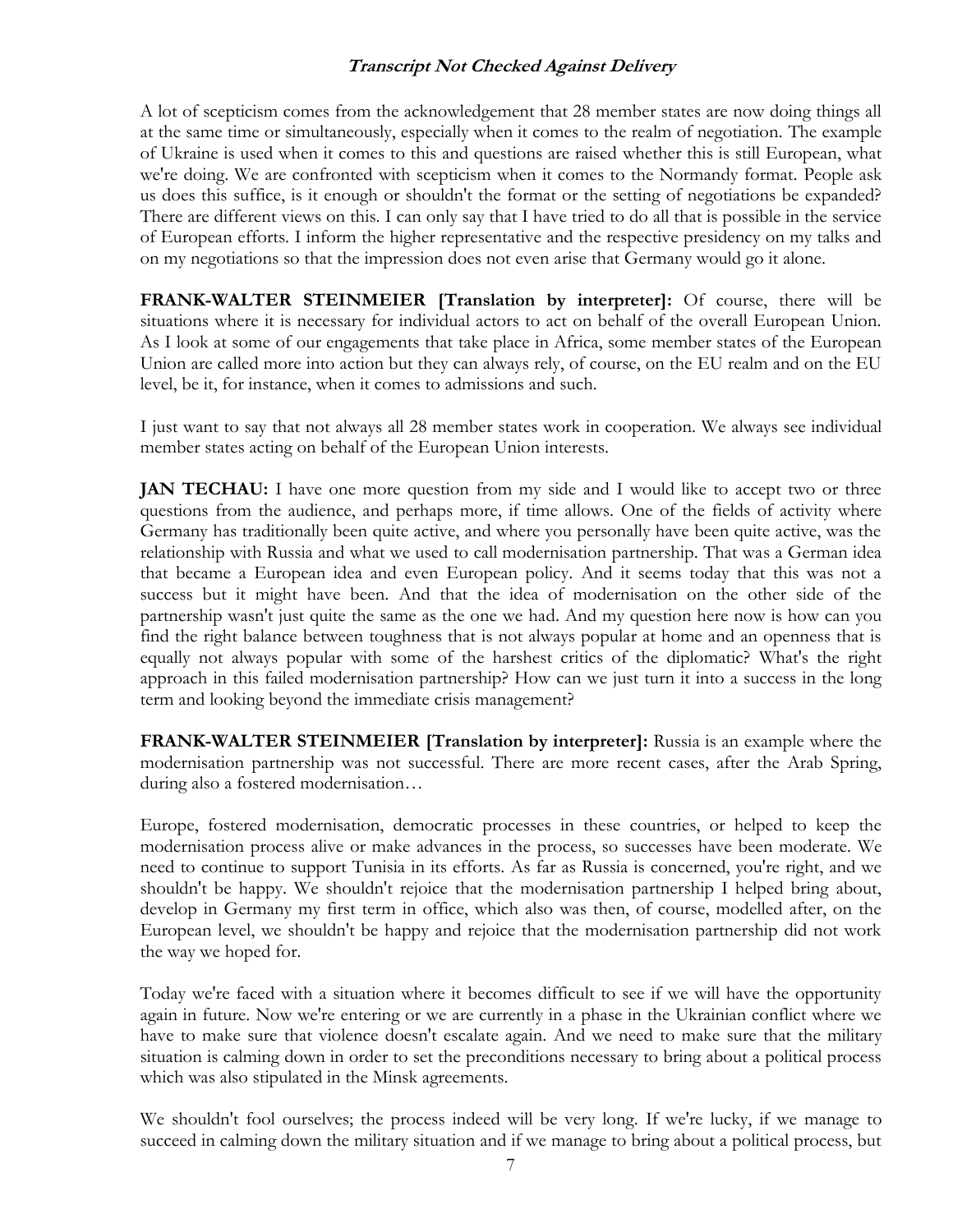I don't exaggerate when I say that it could take years or decades or even longer for a political solution to come about.

And as regards our relations to Russia a lot, of course, depends on whether Russia will be steering or disturbing the political processes that I just talked about. The question will be whether we will be able to restore trust that has been shattered and if we can bring about improvements in relations with Russia.

**JAN TECHAU:** Thank you very much. I would like to open it to the audience. I've had two fingers already and there is a third one. I would like to collect these three, if possible. I'd like to start with Marc Pierini over here in the first row and then to Roland Freudenstein and then a person who had their arm up, somewhere in the middle on the right hand side. Please Marc.

**MARC PIERINI:** Minister, one specific question on Turkey. Turkey used to be wavering European and based in Ankara and something else. You can see that through NATO missile defence. You can see that on the Islamic state, you can see that through the rolling back of the state of the rule of law and yet Turkey is still integrated to the EU through the customs union and is still holding democratic elections. My question is; are you worried about that?

**JAN TECHAU:** The next one is Roland.

**ROLAND FREUDENSTEIN:** Thanks very much, Jan. I'm Roland Freudenstein from the Wilfried Martens Centre, which is a think tank of the European Peoples' Party and, Minister, I wonder what is wrong with calling a spade a spade? You were in the media recently reportedly criticising NATO Supreme Allied Commander Philip Breedlove for having allegedly exaggerated figures of Russia's involvement in Ukraine, so maybe you can help me to understand what is wrong with naming the facts? And the other question, what are we doing, what good are we doing to Ukraine, to Russia, to ourselves by criticising people who are publicly repeating what they have told the foreign ministers and the governments of NATO member states exactly the same message? So I would like to know what is wrong with that. All right, let me explain in more detail. I don't want to use much time but I understand that there was a conflict of opinion between you and General Breedlove about him having reported figures of Russian direct military intervention in Ukraine. If that was completely invented then I withdraw my question, but I think there was a difference. So the question is what is wrong with that?

**JAN TECHAU:** I think we got that one. Yes please.

**GEORGI GOTEV:** Georgi Gotev from Euractiv. Minister, it looks like the United States, there is almost a bipartisan agreement that sending lethal weapons to Ukraine is an option. Is it a good idea today and if not, if the situation deteriorates further, will it be a good idea tomorrow?

**JAN TECHAU:** Thank you. Minister Steinmeier, this is why I took Marc Pierini first because I wanted to start with the Turkey question rather than the Ukraine question.

**FRANK-WALTER STEINMEIER [Translation by interpreter]:** To answer the question on Turkey, first we had long discussions in the past on the question pertaining to how do we deal with ISIS. I believe that it is not conducive to actually continue to debate who in the past was not taking that and not resolute enough stance against ISIS or not. You all know the debates and you all know who was blamed. It's crucial now that things have changed in the past months. I tried to forge an anti-ISIS alliance and I believe that over the course of the debates and now that we have received more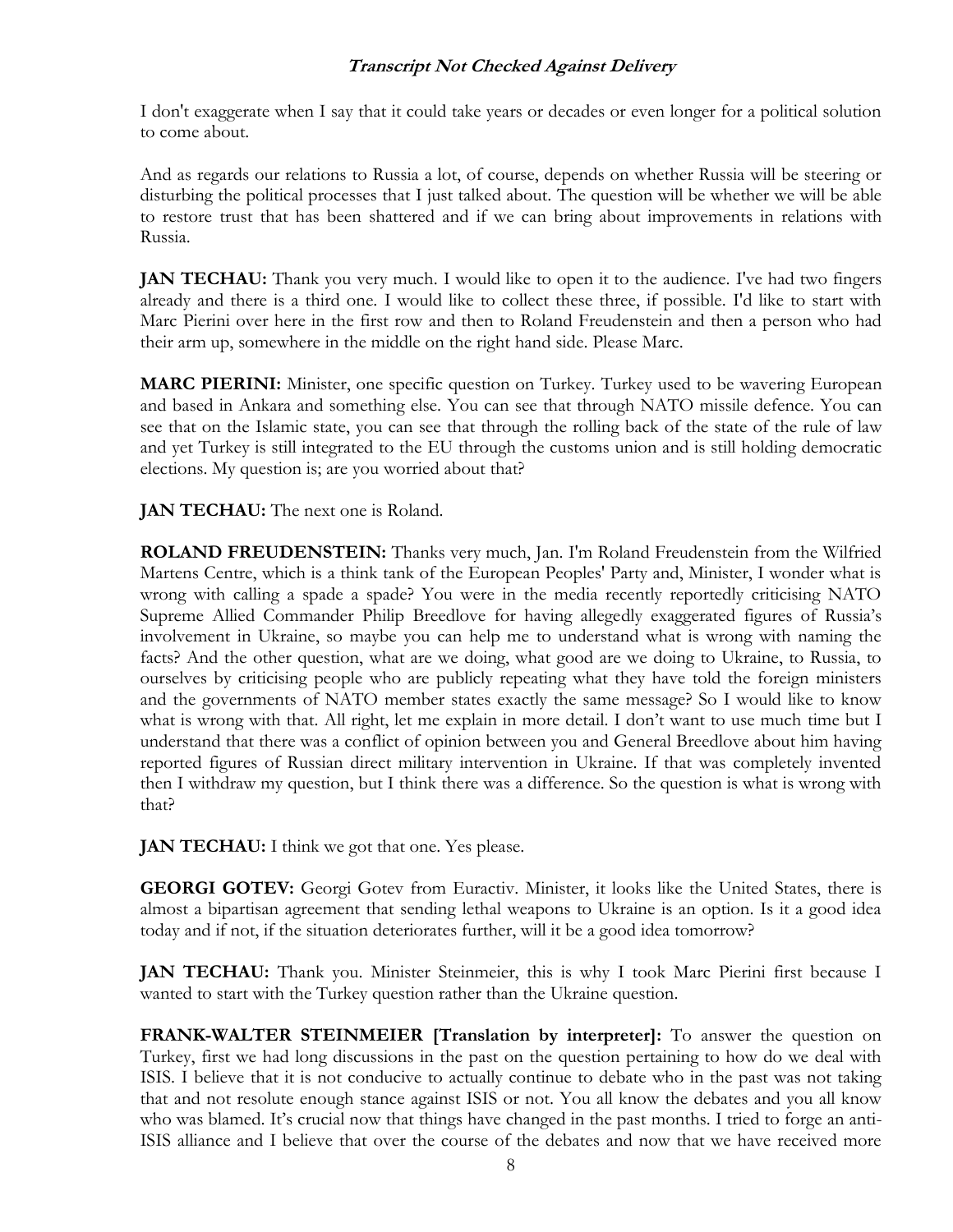and more information on ISIS we, including Turkey, we all see the danger and the threat posed by ISIS by way of its fundamentalism, by way of its medieval style, barbaric acts and these dangers are seen by all of us and Turkey as well.

I can only hope that Turkey will make a contribution and that also the expectations on the Turkish side to open further chapters, as far as the accession process is concerned that Turkey will continue on the path towards modernisation.

With regards to the second question pertaining to the figures in Ukraine conflict, we're not talking about opinions here, we're talking about facts. The facts are an issue here. We asked twice NATO, the reason being that our sources on the ground, US OCE have provided us with rather different figures than the figures we have received from NATO and of course this gave us, well, reason for asking how these diverging figures came about ten days after the Minsk agreement was signed. We have the impression and the impression was confirmed by OCE figures that violence has and violent acts have decreased. However, the figures we received by Breedlove have given reason to believe that violence has increased significantly.

And as regards your question pertaining to the attitudes in the United States, I have just returned from my visit to the United States on Saturday. I spent three days in America and held intense talks on the one hand side with the administration but also a very intensive debate on The Hill with Senators of various political parties.

And as far as the attitudes in the US you mentioned, you also have to take them with a grain of salt. I met with Republicans and Democrats alike but the attitudes that you described are not the attitude of the positions held by the national government. And Secretary of State Kerry said in his press conference that the position of the government is as follows: The government wants to continue to monitor the process after the Minsk agreements and see whether there is progress. But at present there is no decision to supply these weapons.

**JAN TECHAU:** Thank you. I have a final question before you've got to run and that is a question that has to do with a year in which Europe entered into German federal politics. You have been involved at the state level for a long time but in 1998 when Chancellor Schroder got into office you entered the federal state level in foreign policy and politics in general. In that year between 80 and 100 million people were born on planet earth. They are now 16-17 years old which means that they can start to vote and actively start to think about the prospects of their lives I guess. What kind of leadership can Germany offer those 80-100 million people in various parts of the world?

**FRANK-WALTER STEINMEIER [Translation by interpreter]:** I am not in a position to speak for the millions of young people of our globe and various countries and continents. As far as Germany is concerned, not enough children are being born into our country. Secondly, looking at our country, one also must bear in mind that we have initiated a process of reforms shortly after 1998. I can say that the ground is prepared for a youth, a young generation which has more opportunities than previous generations.

And as regards to foreign policy issues, I would like to protect the young people from an erroneous presumption in light of a world that is not without dangerous risks. It often seems that the world was easier in former times. We must protect our youth from believing that. Of course the risks and the threats and the challenges are different challenges that we need to deal with today but it is a delusion to think that the world was more secure or better or easier previously.